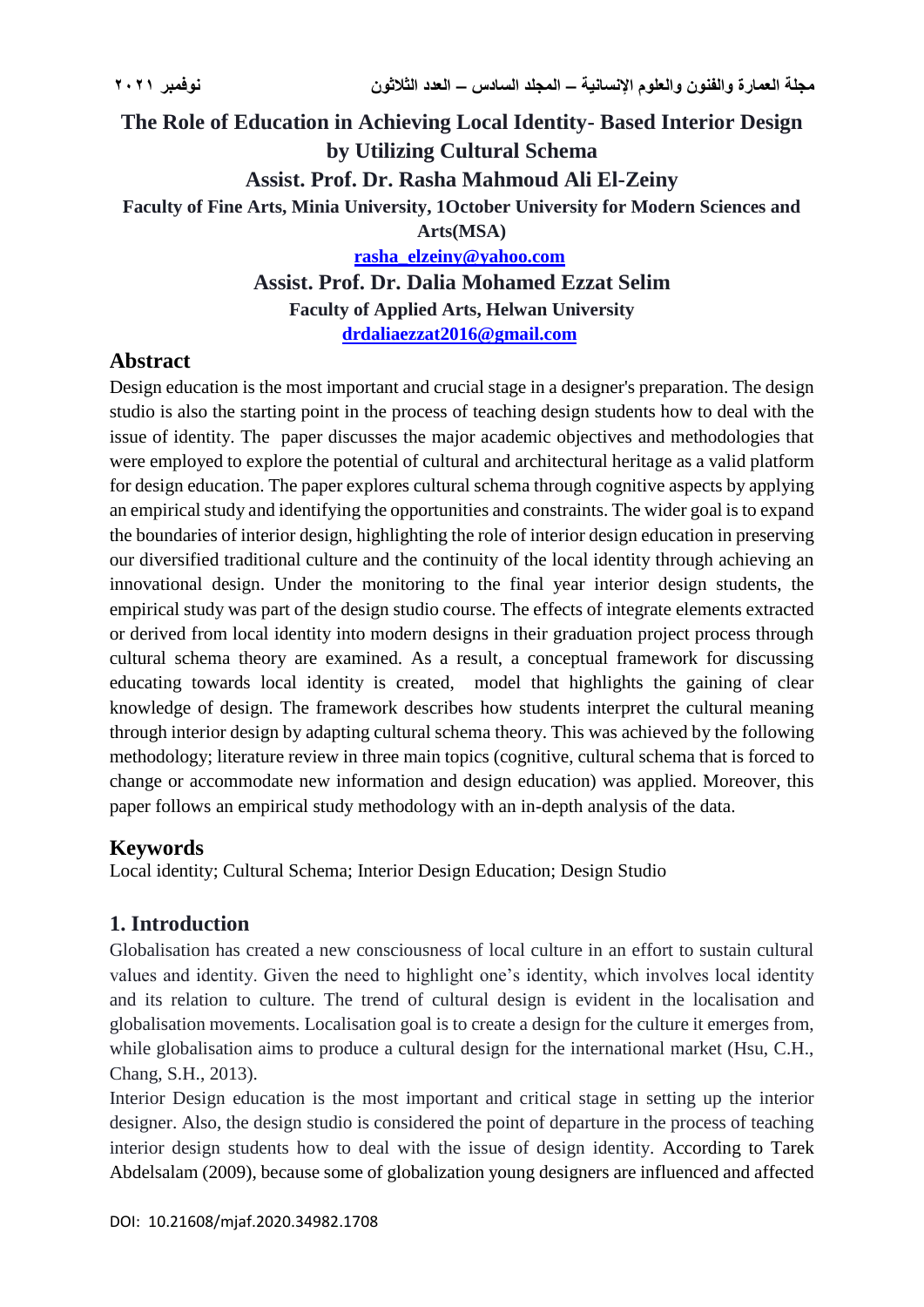by western thoughts; therefore, the educational process is exposed to the western design reflection. This thought affects the process directly through the dominant western interior design publications, indirectly through the accumulated thought of the academics who have studied and trained in the west, or through Internet that has found its way into reshaping students' minds as it brings new ideas that decrease their cultural sensitivity and eliminates cultural differences, creating a crisis of identity and local culture preservation (Dalia & Zeinab, 2018).

Accordingly, the Arab interior design thought will continue to be correlated to the contents and theories of the western thought until a new ideology replaces the existing one. The new ideology needs to address the identity dilemma in the design thought, which reflects a conflict between the authentic and the occidental, and the local and the global.

Setting up the interior design thought through the educational process is subjected to many educational and socio-cultural principles. As the educational process is based on a curriculum, this curriculum needs to focus on dealing with the issue of identity in a different way that overtakes the superficial level of cultural and historical artefacts. At this point, a critical question is raised, which is; what type of knowledge should be provided? and what is the appropriate strategy to be used to provide such knowledge? and how it could be applied in the design process? It is significant also to indicate that the research is based on schema theory that explains culture at the cognitive level and especially cultural schema theory, however, cultural schema and the spatial dimension of culture and its application in the interior design process have not been studied yet as most the studies focusing on product design.

## **2. Literature review**

## **2.1. Schema theory**

Schema is defined as cultural constructs in memory (Bartlett, 1995), it is a sort of mental state deep-seated in our conscience, organized mentally as a framework of our past experiences, images, behaviour, environment or events. This input structure represents the generic concepts stored in memory. Schemas are higher-order cognitive structures that have been considered to motivate many aspects of human knowledge and skill. Schema theoretic notions became the active power of stimulation, a head of empirical investigation methods within processes, as a conceptual (visionary) structure, which represents our knowledge of objects, situations, events, actions and sequences of action (Anderson & Pearson,1984; Brewer& Nakamura,1984; Campbell,1989; D'Andrade, 1992; Rumelhart & Ortney,1977; Wertsch, 1991).

Schema stores perceptual and conceptual information about the world and makes interpretations of events (Uysal, 2012). Furthermore, the schema is hierarchically prepared to store information in different levels from abstract to concrete. Both concrete ones (e.g., visual appearance, written law) and abstract (e.g., faith, justice) are stored and can be applied (Rumelhart, 1984).

(Piaget)\* stated that "human development existed as a process where the individual integrated between new experience and his present schemas" (Piaget, 1952). (Piaget) describes the growth of schemas in three steps; Assimilation (fully understanding- absorption), where an individual uses his existent (generic) schemes to make sense of a new event. This process includes trying to understand something new by adjusting it to what he already knows. Step two is accommodation, which is the alteration of existing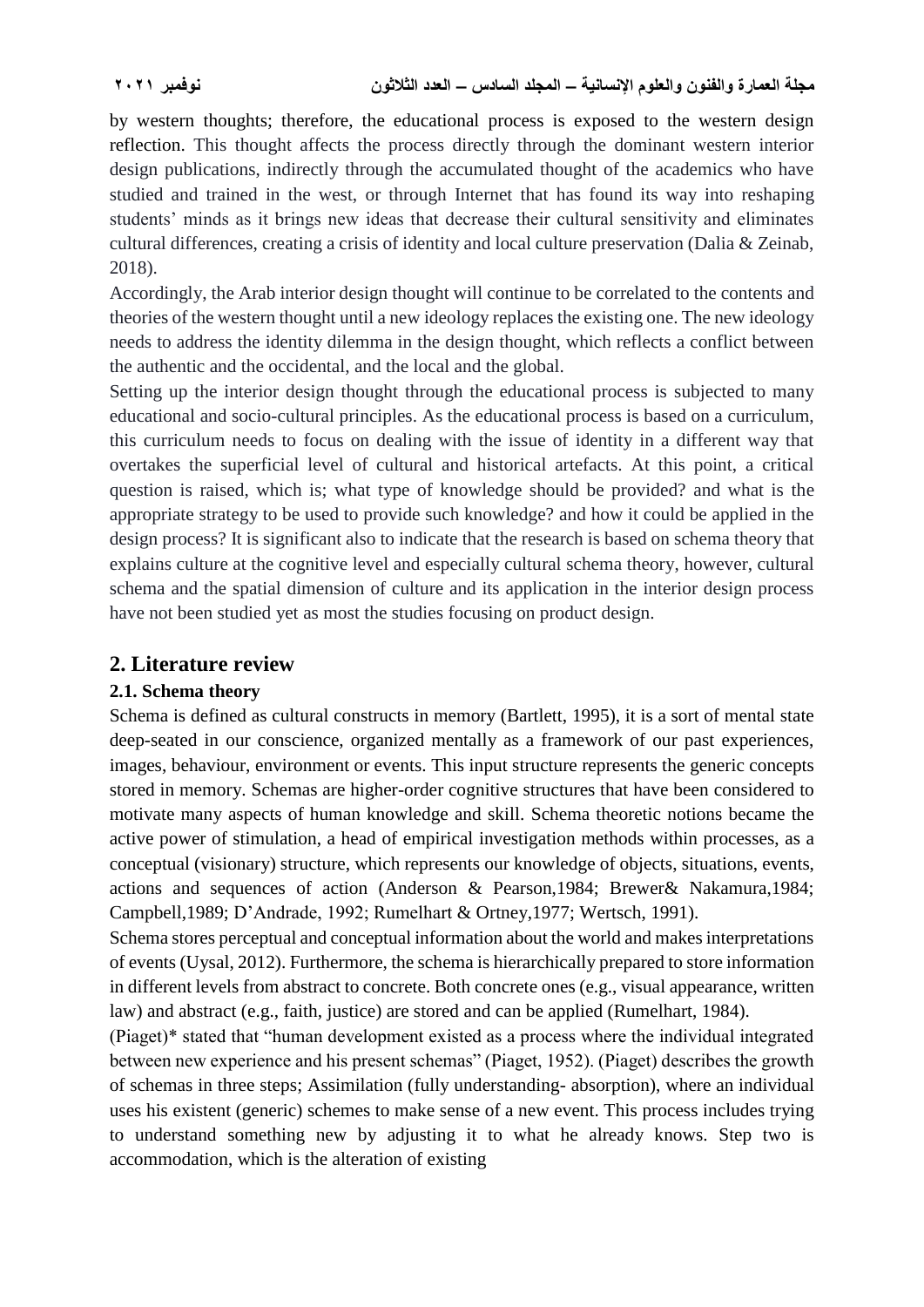\* Jean Piaget (1896 –1980) was a Swiss psychologist known for his work on education development and epistemological view are together called "genetic epistemology".

schemas to respond to a new state. While step three is Equilibration (to be balanced equally) which is the complicated act of compromising in organizing, assimilating, and accommodating. It is the state that encourages us to explore a solution throughout assimilation or accommodation (Piaget, 1952). The consequence of the aforementioned three steps is prior knowledge, surroundings of reference in understanding/interpretation of received information and in generating new ones (Bruning, Schraw & Norby, 2011). Moreover, (Brewer)\* reformulated the (Piaget) process as schema-based information processing involving three elements:

 Generic schema, contains established structural knowledge, skills, relations, behaviour, etc. and slots to accommodate new information.

- Episodic input, information collected from the environment during the exposure to motivations.

- Instantiated schema, the consequence of the interaction between generic schema and episodic input. Instantiated schema, schema that is iterated and kept in the long-term memory. (Brewer and Nakamura, 1984)

## **2.2.Image schema and metaphor**

An image schema is a repeated frequently format within cognitive processes which establish patterns of understanding and also it is a repeated dynamic pattern of our perceptual communication that gives logic structure to our prior knowledge, in addition, prior knowledge in a wide scope includes basic perceptual and cultural background, ideology, emotional, historical, social and language dimensions (Johnson, 1987). Therefore, cognitive individuals of ancient civilization lands based on certain identity, culture and ideology give priority to some of the image schemas differently. This view is based on dynamic embodied patterns which motivate conceptual metaphor mappings (Lakoff& Johnson, 1980). A metaphor is defined as "a cross-domain mapping in the conceptual system" (Lakoff, 1993). It shapes not just our communication, but also the way we think and act, and helps in mapping one idea and links it to another to better understand (Lakoff& Johnson, 1980). A metaphor acts creatively or is a creative act act which holds meaning on top of the schematic structures established by new connections that open the way of understanding novel abstract existence. To rephrase, metaphors are understood by accessing stored abstractions and taking it one step further (Metaphors are used frequently to understand theories, models, and help in the establishment of further comparisons (Lakoff& Johnson, 1980).

#### **2.3.Cultural schema as a cognitive attribute**

The anthropological researchers usually used the term cultural schema in their studies, such as those that explore the meaning of the cultural groups, and linguistic researches. The cognitive anthropologist (Roy D' Andrade) \*\*conducted the best-known studies on cultural schemas; he initiated the concept of cultural schemas as types of basic schemas that form the meaning system of a cultural group. According to (D'Andrade) "schemas could concern individuals, objects, situations, events, and sequences of events and explained a cultural schema as an abstract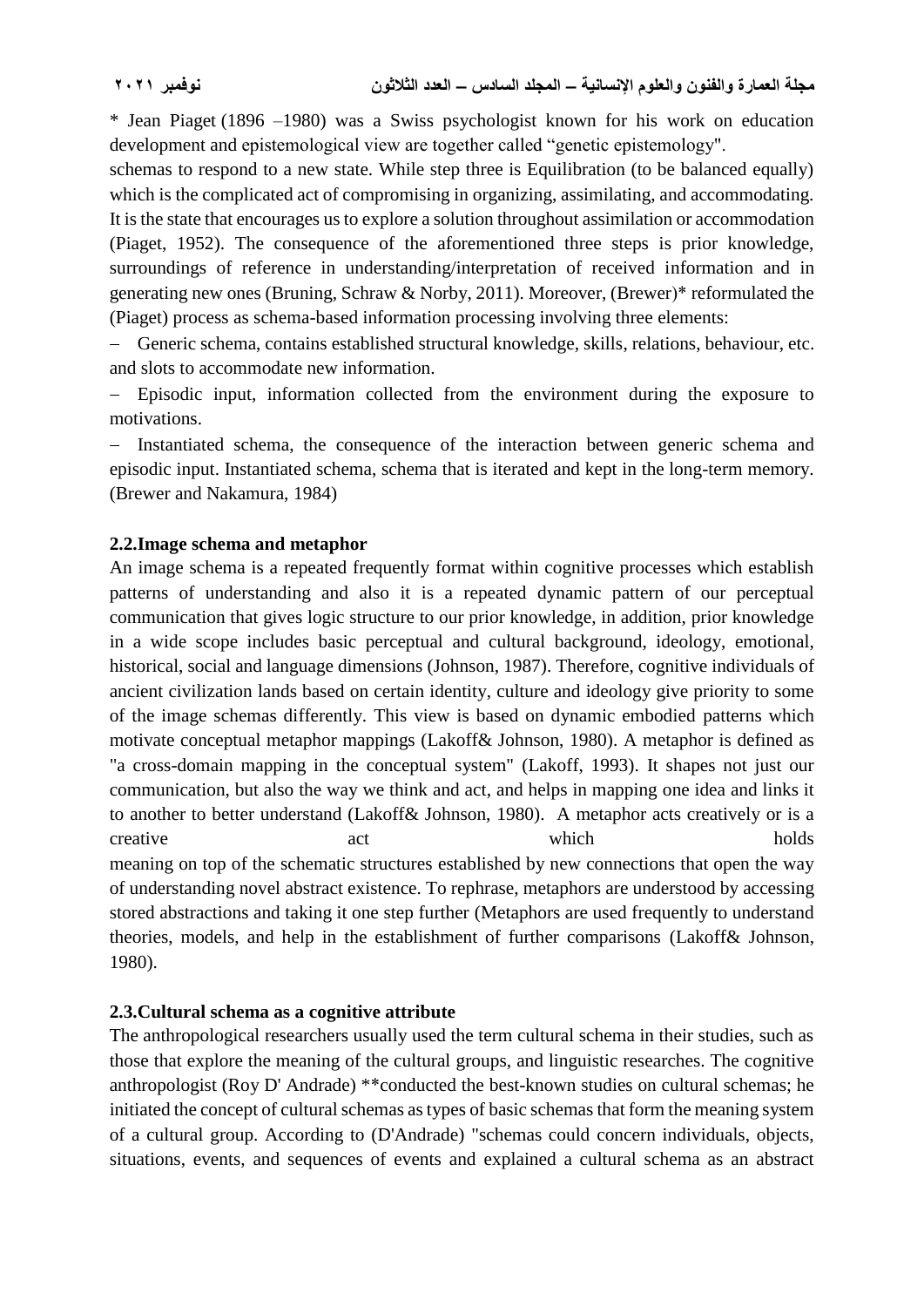cognitive model that contains specific scripts with recognizable individual roles" (Nisbett & Norenzayan, 2017).

Many anthropological, sociological and psychological studies have discussed cultural schema in design research and have investigated the relationship between creativity and cultural schema. One of the most significant studies that has been published on these subjects was by (Mihaly Csikszentmihalyi) \*\*\*. He stated that "creativity is the cultural counterpart of genetic changes that result from biological evolution" (Csikszentmihalyi,1996). Csikszentmihalyi defined creativity as a mental process that cannot be separated from the social& cultural systems in which the individual live (Csikszentmihalyi,1999). He has also asserted that creativity is generated from interaction among three factors: culture; which keeps and transmits the chosen values, ideas, and beliefs to following generations, social system, which pick out information, values and behaviours that are worth continuing.

\* William F. Brewer, Emeritus Professor of Psychology, cognitive psychologist at [University](https://scholar.google.com/citations?view_op=view_org&hl=en&org=4497256714731484767)  [of Illinois Urbana-Champaign.](https://scholar.google.com/citations?view_op=view_org&hl=en&org=4497256714731484767)

\*\*one of the founders of cognitive anthropology, was recognized in many ways for his contributions to anthropology and to cognitive science, In 2002, he was awarded the NAS Award for Scientific Reviewing from the National Academy, and in 2005 he received the Lifetime Achievement Award from the Society for Psychological Anthropology.

\*\*\*Mihaly Csikszentmihalyi is a Hungarian-American psychologist. He recognised and named the psychological concept of flow, a highly focused mental state conducive to productivity. He is the Distinguished Professor of Psychology and Management at Claremont Graduate University

Nevertheless, Razzaghi (2009) asserted that, throughout the early stages of concept generation in the design process, demonstrations of culture subconsciously or unconsciously surface, to some extent as a result of the designer's cultural beliefs, values and preferences. Moreover, a Csikszentmihalyi (1999) stated that "creativity is a mental process that cannot be isolated from the socio-cultural systems in which

the individual functions". Obviously, culture and design process have a direct relationship to the cognitive process. As Sharifian (2001) indicated, "Cultural schemas are conceptual structures that enable an individual to store perceptual and conceptual information about his or her culture and interpret cultural experiences and expressions".

Also, Engeström (2001) indicated that the origin of creativity is not placed inside an individual's head, but it is a result of the interaction between individual thoughts and his socio-cultural environment. Culture has an impact on our thoughts, actions and the way we classify people into social categories based on their cultural traits (Gautam & Blessing, 2007).

In design, cultural factors allow better use of culture as a source of innovation. Also, they help to adopt technologies to suit their social context. One could argue that paying attention to cultural factors might affect the diversity of design concepts, and this enhances innovation. Such design innovation will have been assimilated within the person's socio-cultural context, and this might increase the user's satisfaction.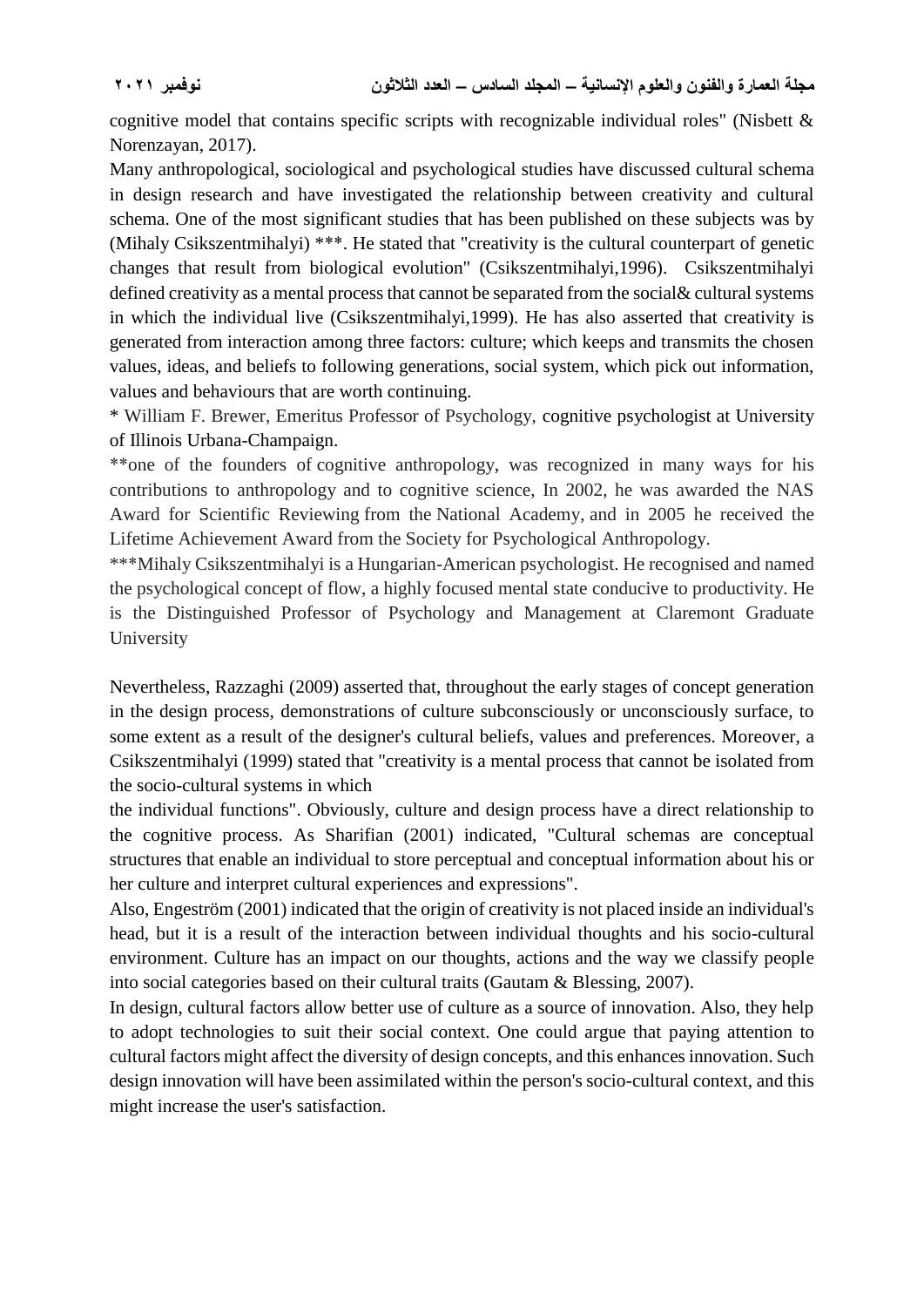## **2.4.Spatial dimension of culture**

Culture is the aggregate of mental depictions, their public expression, and subsequent behaviours in particular contexts. Those factors are continuously in non-stop interaction with each other. Culture involves mental, behavioural and physical states, which has been described by (Intan, Haruo& Shinichi, 2016) in terms of three levels of spatial dimensions of culture: the inner level which includes beliefs, values, preferences and other psychological aspects; however, intermediate level involves activities and behaviours.

(Intan) also stated that one's behaviour is the reflection of norms, values, and beliefs, that are internalised at the inner level. The third level is the outer level that consists of artefacts, objects, design elements and interior spaces. It is clear that these level elements are created to meet human needs which represent the inner level and activities that represent the intermediate level. Meanwhile, there is a dynamic and mutual relationship among the three levels, and they influence each other. Moreover, Shore classified cultural schema into two groups, externalised schema, which is the public representation of schema in the form of cultural artefact or design. Furthermore, internalised schema, which refers to the cognitive representation of the externalised schema. These two groups always modify and interact with each other. This meaning is analogous to the spatial dimension of culture theory introduced by Siu and Ardila. The nature of culture schema is mostly unconscious, so it is not very easy to analyse. However, the analysis can be attempt via schema activation in response to stimuli matching to the three levels of culture.

Also, the three levels of design feature proposed by (Norman, 2007); visceral, behavioural and reflective as he pointed out that a successful design surpasses in three levels of emotional design – visceral level (appearance and appealing), behavioural level (functionality and performance), and reflective level (the meaning, self-image, and message of a product). Norman explained that visceral is the basic level that generates a prompt reaction, and it is related to appearance and delight to see a well-designed object or space. The visceral quality of space/product determines the first emotional relationship between the user and space/ product. Meanwhile, the behavioural level is related to the overall experience of using the space/product – functionality and performance - where appearance does not matter. The reflective level is the highest level of the emotional state of design; it is related to the message and the meaning of a design that is transferred to others and reflects the culture and self-image. (Marsha Aftab& Helen Agustin Rusli, 2017) see figure.1.



**Figure 1. The Spatial dimension of culture& the three levels of design features**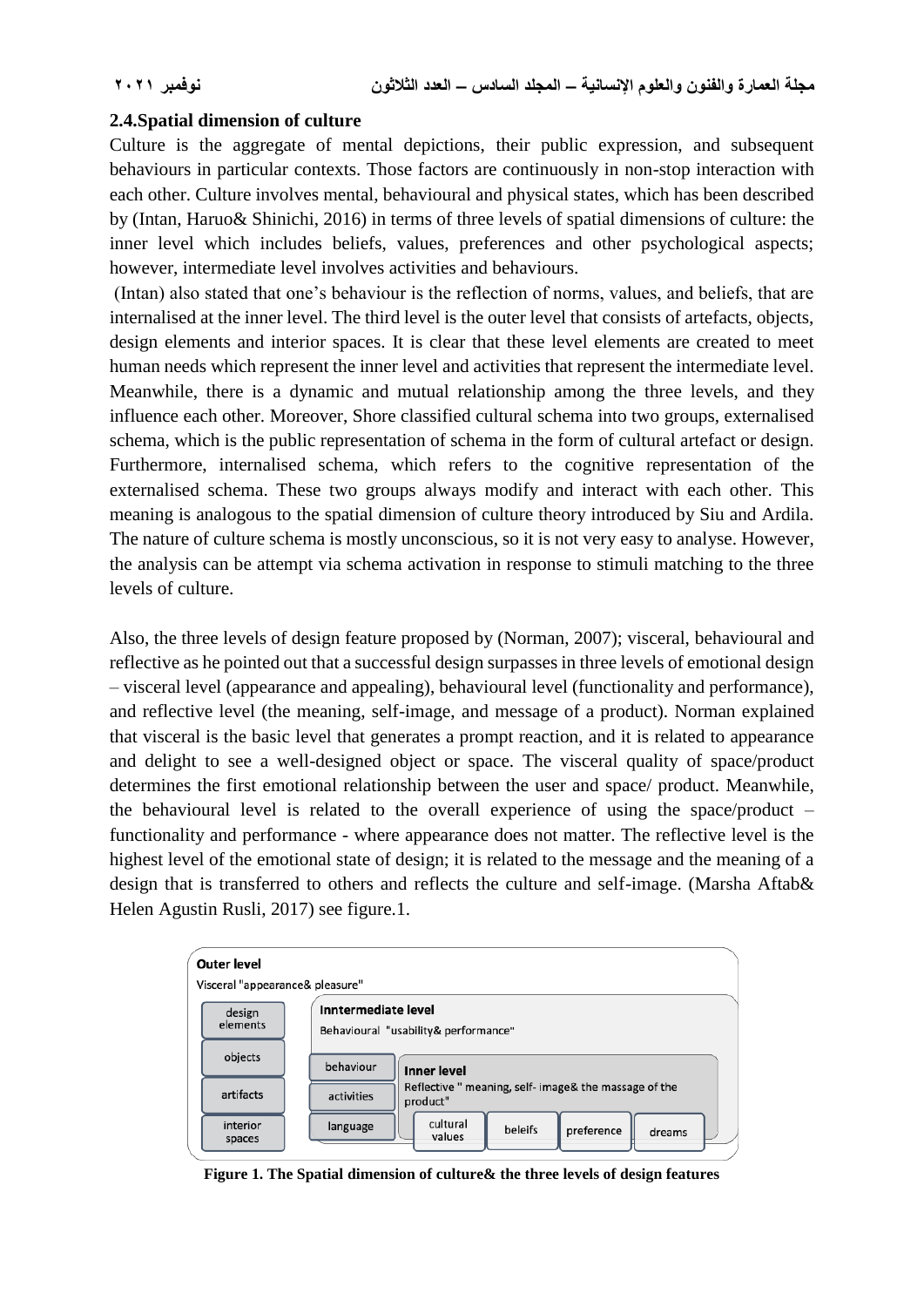#### **2.5.The interior design process as a creative problem- solving process**

The creative problem-solving is defined as the process of generating creative ideas, the interpretation of these ideas, and the creation of the creative solution. This creative-cognition vision of creativity provides an essential base for investigating the interior design process as it depends on basic cognitive technique, such as memory retrieval and transformation, to describe how people produce new solutions (Smith et al,1995). Fundamentally, the creative process is the production of creative thoughts, the exploration and interpretation of the idea, and creating the design solution. The Geneplore model of Smit et al (1995) and the directed creativity cycle model of (Plsek\*) (1997) were analysed to describe the interior design process as a creative cognitive process. These two models have been considered in this study and helped in exploring the creative cognitive process. According to Smith et al (1995), the Geneplore model suggests a framework to explain how human thought may evolve during the creative thought process. The creative process includes two phases; The generative phase and the exploratory phase. Throughout the generative phase, an individual set a cognitive representation known as a preventive structure, which has different properties that enhance creative thoughts. These properties are explored during a subsequent exploratory phase, in which the individual tries to understand and interpret the preventive structure in significative ways.

Moreover, Plsek (1997) splits this framework into four phases and applies them to Preparation, Imagination, Development, and Action. Starting with the -Living with It- quadrant, Plsek pointed out that

individuals live day-to-day in a similar context as all others (assimilation). However, creativity thought patterns begin with great attention to the details and the precise observation of their environment, combined with heedful investigations of specifically the ways things function and do not succeed. Most of these mental and emotional activities create a record of information within the memory(accommodation). Employing this record, most individuals build unique thoughts to satisfy specified requirements by purposefully seeking connections within configurations (Equilibration).

(Plesk\*) stated that "attention should be given to pursuing equilibrium amidst a satisfying and untimely environment, and to reap and boost ideas prior to subjecting ideas to a conclusive end state" (Plesk 1997). Nevertheless, having imaginative thoughts is not enough; ideas are useless until it is put to work and executed. Finally, the Action phase of the framework explains that creative thoughts are worth on state that these are generally implemented in real life.

Based on the previously described method, the cognitive, creative process is the generation of the design solution, and it is sensational thinking that includes generative and exploratory phases. The identification of cognitive steps and structure are the core of this approach. That is, the creative cognitive process can be identified by investigating interior design because interior design is a cognitive process that involves creativity, synthesis, and problem- solving (Cross, 2001). Furthermore, the creative cognitive process can be explained by the investigation of the design studio. Therefore, the cognitive part of the creativity inside the design studio can be specified by creating a creative cognitive approach, see figure. 2.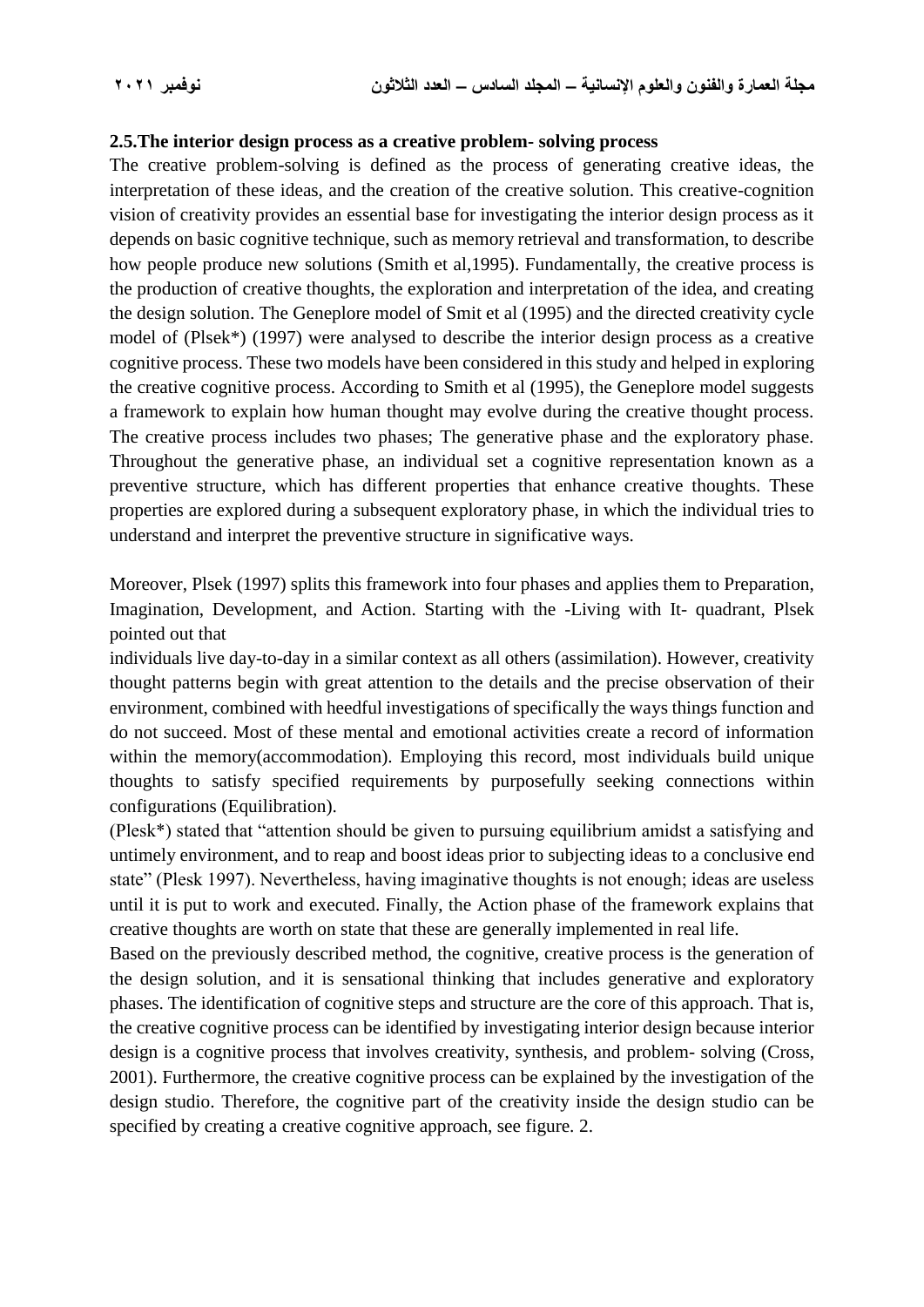**\*** Paul Plsek is an internationally recognized advisor on creativity, innovation, leadership, and the management of change in complex systems.



**Figure 2 Interior Design as a creative problem - solving process (adapted from Plsek, 1997& Smith etal.1995)**

In the traditional project-based learning studio, students often have to answer a general question, to solve a concrete or well- defined problem. But, in the new design studio approach, students have usually given a real-world project that Leeds them to search knowledge and gain understanding away of their own professional territory and their comfort zones.

Creative problem solving is defined as a creative process that use both the divergent and convergent thinking, by creating as many options as possible (diverging) and then narrowing down into a number of promising ideas (converging). in the design studio student groups have to be encouraged to create "How Might We" questions as a way to input, to explore, and to suggest. These types of question will suggest that a solution is possible and offer the change to answer them in different ways. After that, the group members have to start brainstorming session as a creative thinking technique to create ideas. So that they can make a decision on which the highest score as the possible solutions. This kind of activity is depending on no judgment, to encourage as many ideas as possible, build on the ideas of others and stay focus on the target (Pham Tu Ngoc, Davide Fassi, 2018).

## **2.6.Design education and culture**

Design education is not a structure that is focused on a one-dimensional and fixed teaching/learning process. Conversely, it is a kind of education that needs a framework that guides the design student to multi-dimensional and active thought processes (Cross, 2006). The design studio, as an essential element of the educational process, is recognised as a cognitive and social system, including knowledge and formation of knowledge structures with social interactions, where creativity is a core element. Creativity and the cognitive design process inside the studio are related to students 'cultural schemas.

According to Oxman (2001), There are four main factors that affect the design and the design studio; cognitive modelling, knowledge (and the formation of knowledge structures), representation, and reasoning. Cognitive modelling is the symbolic representation of phenomena in design. It is a didactic medium that enables the student to better comprehend the richness and complexity, as well as the formality, of thought in design. For example, modelling can be employed to formulate phenomena related to design, such as the approach of developing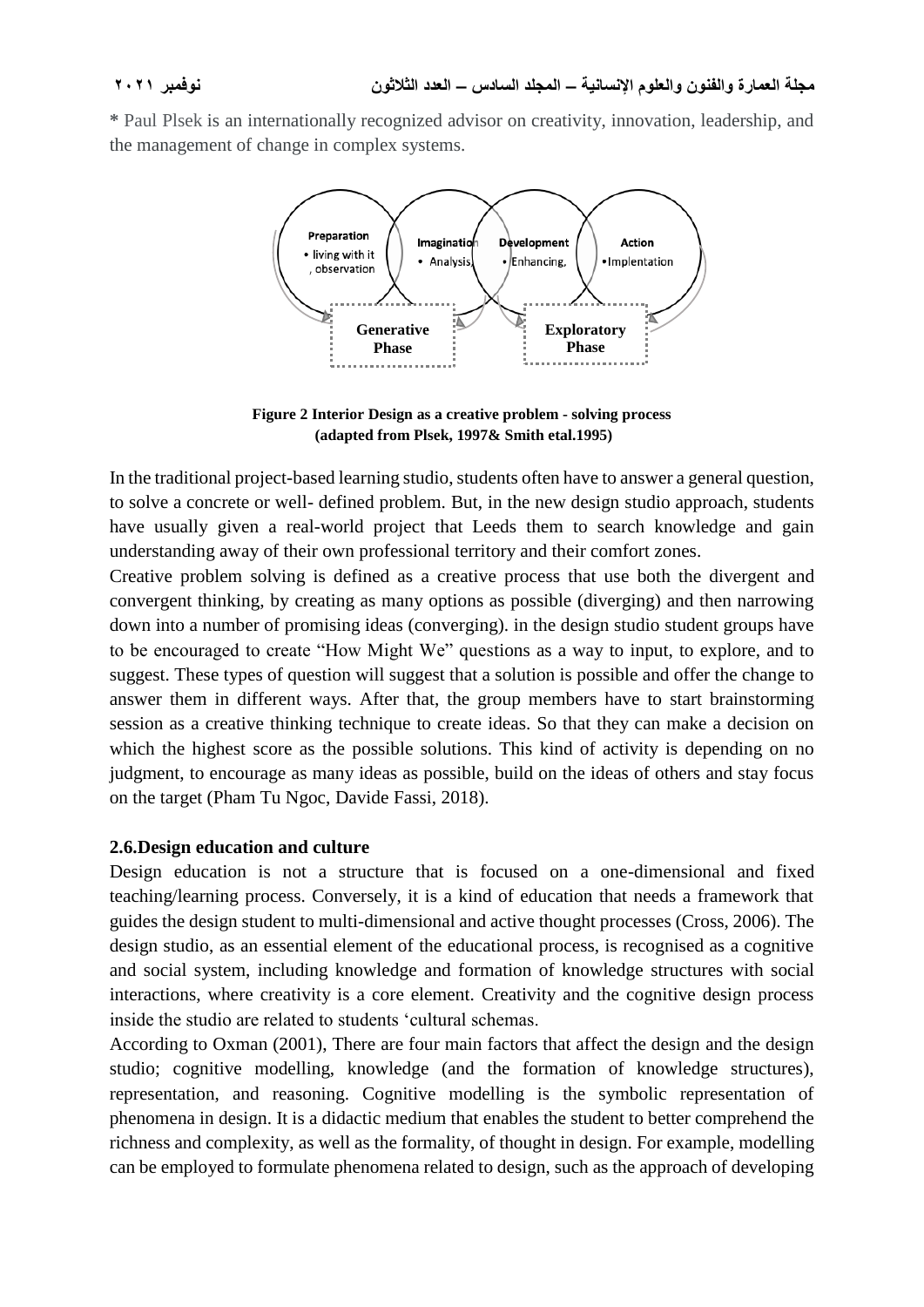and applying concepts, the speediness thinking with mental images, and the performance of solving problems and creating solutions using analogies. Representation involves the different symbolic representation of designs and their manipulation during design, mainly visual representations. Reasoning involves the symbolic representation and the processes of ideas generation in cognitive phenomena, for example, reasoning from historical design ideas (cases), reasoning with analogy and metaphor, or reasoning with visual images.

In the design studio, knowledge is exchanged and transmitted between student and educator. Active interaction between the educator and the student is essential in the design studio so that the messages are transmitted in an effective way (Uluoglu, 2000). By this way, the student builds structured representations of concepts and relate them to other ideas and fills the structures with the content of the specific design area or design scope. As a result of this process; structured representation of knowledge become clear as an important element to be taught and transferred in education. Through modelling, knowledge in its conceptual form and intellectual processes in the design are gained (Oxman, 2004). The study of design thinking has developed our understanding of the nature of knowledge based on research that has been conducted with different representational schemas. Galambosetal (1986) stated that "generally, representational schemas in the design are formal constructs for capturing, acquiring and representing types of knowledge structure used in design".

From this point of view, we can define the goal of the design studio as the attainment of design knowledge by focusing on cultural schemas, knowledge structures, and global strategies in design thinking. Through building representations of design thinking, the student progressively develops his/her skills to think in "designedly" ways. This development leads to an understanding of the cognitive processes that are characteristic of the design.

## **3. Model of the study**

The literature review has highlighted the schema theory and the relationship between the designer's cultural schema and the design process in the design studio. In the design educational studies, these factors are studied separately, and the interactions among these factors are not analysed. This study attempted to investigate the cognitive process involved in designing local identity- based design by applying the suggested model in Interior Design studio. The model developed in combination with key elements from the following models:

- Schema-based information processing (Bruning, Schraw, Norby & Ronning, 2004)
- The spatial dimension of culture theory (Siu, K.W.M, 2005& Ardila, A., 2005)
- Directed creativity cycle (Plesk Working Paper: Creativity Models, 1997)

The model was constructed based on schema processing using three variables; generic schema, episodic in put& instantiated schema and their interaction with the design process as a creative problem- solving solution. In the framework, cultural schema acts as a generic schema, while episodic input represents stimuli related to the design problem. These variables represent the preparation/ generative phase in the creativity cycle. The interaction between cultural schema and stimuli activates schemata that result in the instantiated schema in the form of opportunities and constraints. Opportunities and constraints occur through the interaction between information derived from the interpretation of cultural/or historical design elements using the spatial dimension of culture theory and new information/ stimuli. Therefore, opportunities and constraints based on schema processing are needed to accommodate references other than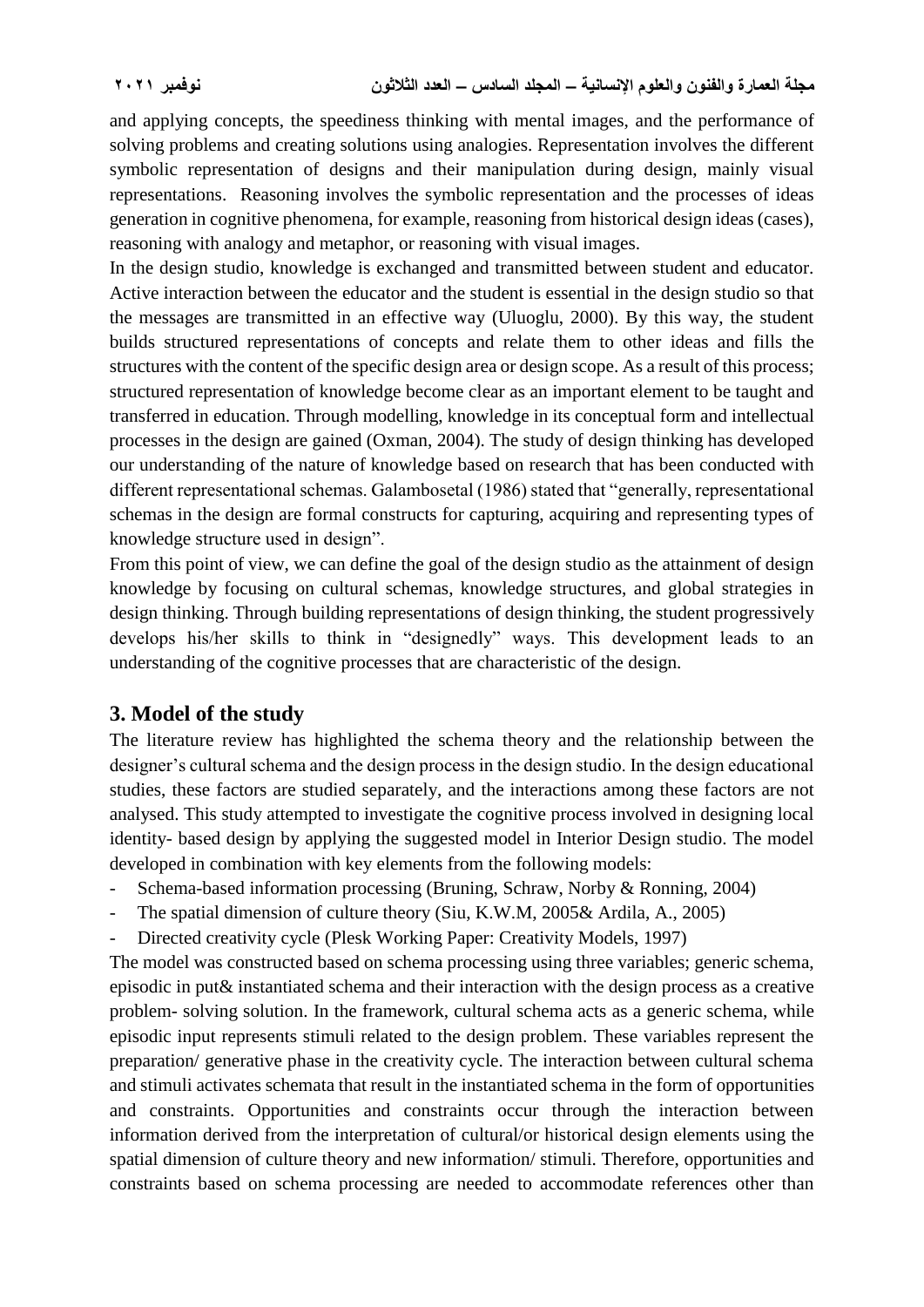cultural or historical elements. This stage is parallel to the imagination phase in creativity cycle. The information of opportunities and constrains is to be applied to design process which involves syntheses and embedded (appropriation) of the information to produce a new design, which represents the enhancement and action stage in the creativity process, which produce an innovative design.



**Figure 3. Model of the empirical study; local identity- based Interior design process**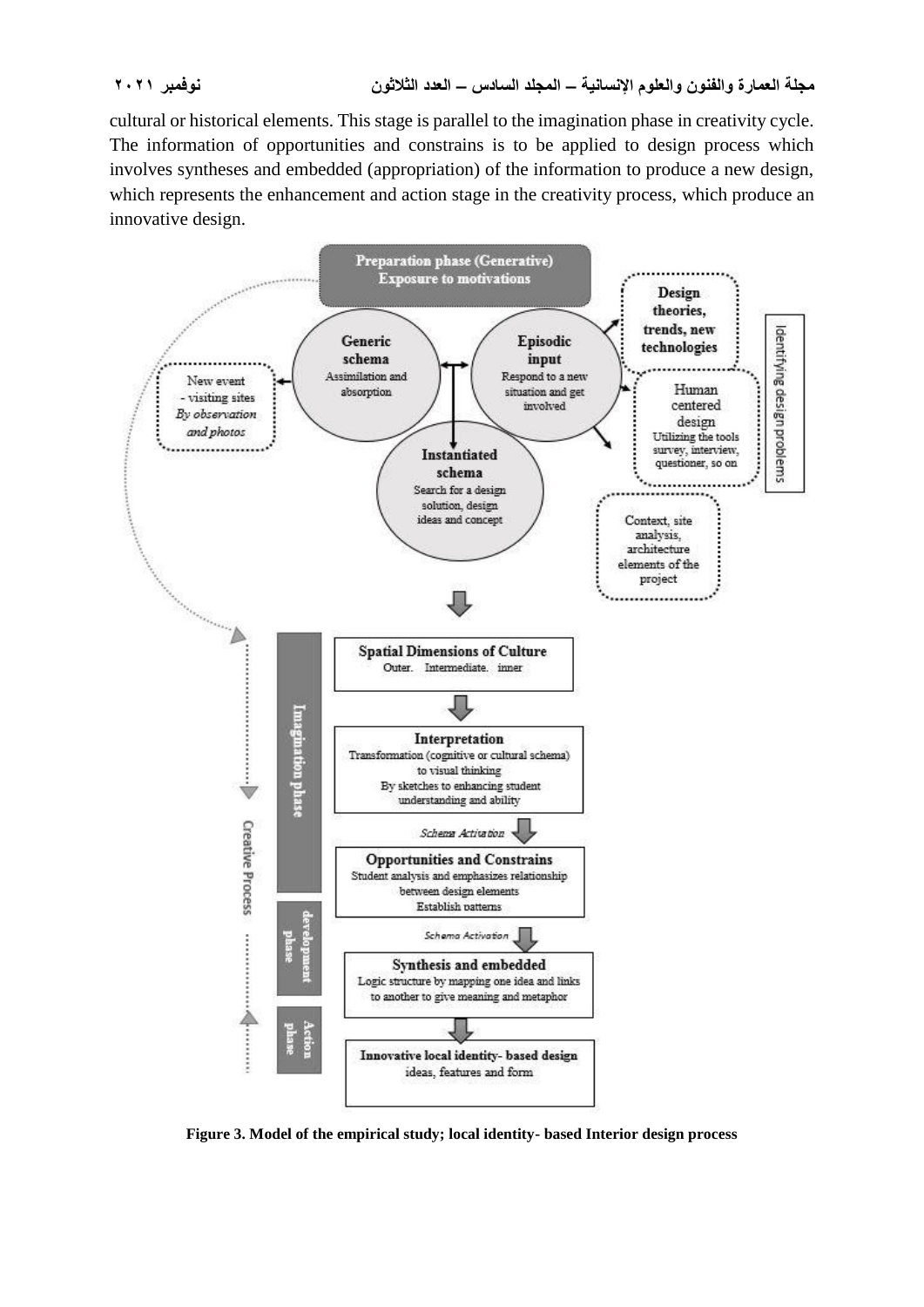# **4. Empirical research**

## **4.1. Experimental procedures**

This experiment aimed at practising the application of local identity- based design model. This was done in the Interior Design department at faculty of Arts& Design, October University for Modern Sciences and Arts (MSA) at the academic year 2018-2019. With ten weeks allocated for Graduation project I (research phase) which was dedicated to establishing the parameters of the project, defining the design problem, and proposing an initial approach to addressing the problem, and 11 weeks allocated for Graduation Project II (design phase) that was dedicated to developing the proposed approach to fully designed interior project. Egypt Identity through Interior Design was the chosen theme for the graduation project this year in which 72 students were highly encouraged to thoroughly explore, analyse and study particular projects in Egypt and to integrate the research findings in an interior design project of a building of their own choice. The students were encouraged to create designs that strike a balance and introduce what can be argued as a contemporary Egyptian Interior Design identity that respects history, and socio-cultural aspects while open new visions for the future. The experiment was conducted in three phases:

## **4.1.1. Beginning: exposure to motivations.**

The cultural schema theory was integrated into the design process. With the help of this theory, it was aimed to encourage students to come up with a creative concept and design by exposing them to various stimulants and motivations. Preliminary research established a student's involvement in the concept of culture and identity in interior design. Students were required, over a fixed time period, to conduct research to support individual identification and actively guide their thinking and structuring of their thoughts. At the first phase of the cultural schema theory, the students were asked to select a site exposing local identity in Egypt, visiting, and observing the exterior and interior while photographing their surroundings. Some even travelled to the destination of their selected site to spend days there which were geographically far, especially to Upper Egypt, the North Coast& Saini. Fully understanding and absorbing the site is the desired outcome, where students use their existing (generic) schemes to make sense of the new event. This process contains trying to understand a new event by fitting it into what they already know this is known as Generic schema, it contains established structural knowledge, skills, relations, behaviour, etc. and slots to accommodate new information for opening up creative possibilities. To achieve accommodation level and change of their existing schemas, they are asked to follow human-centred design methodology as a strategy for episodic input (information collected from the environment during the exposure to motivations). Then searching for design solutions, design ideas and concepts by organizing and repeating (retelling) the new information in visual, diagram and mapping forms. Exposure to motivation shed light on improving their ability to open up creative possibilities and produce an influential design.

## **4.1.2. Introducing spatial dimensions of Culture**

In this stage, the instructors gave information about the spatial dimension of culture theory and how culture and heritage elements can be interpreted at three levels. Complete understanding and assimilation of the culture levels interpretations cannot be attained unless this process is followed by giving clear examples that explain how these levels can be interpreted in different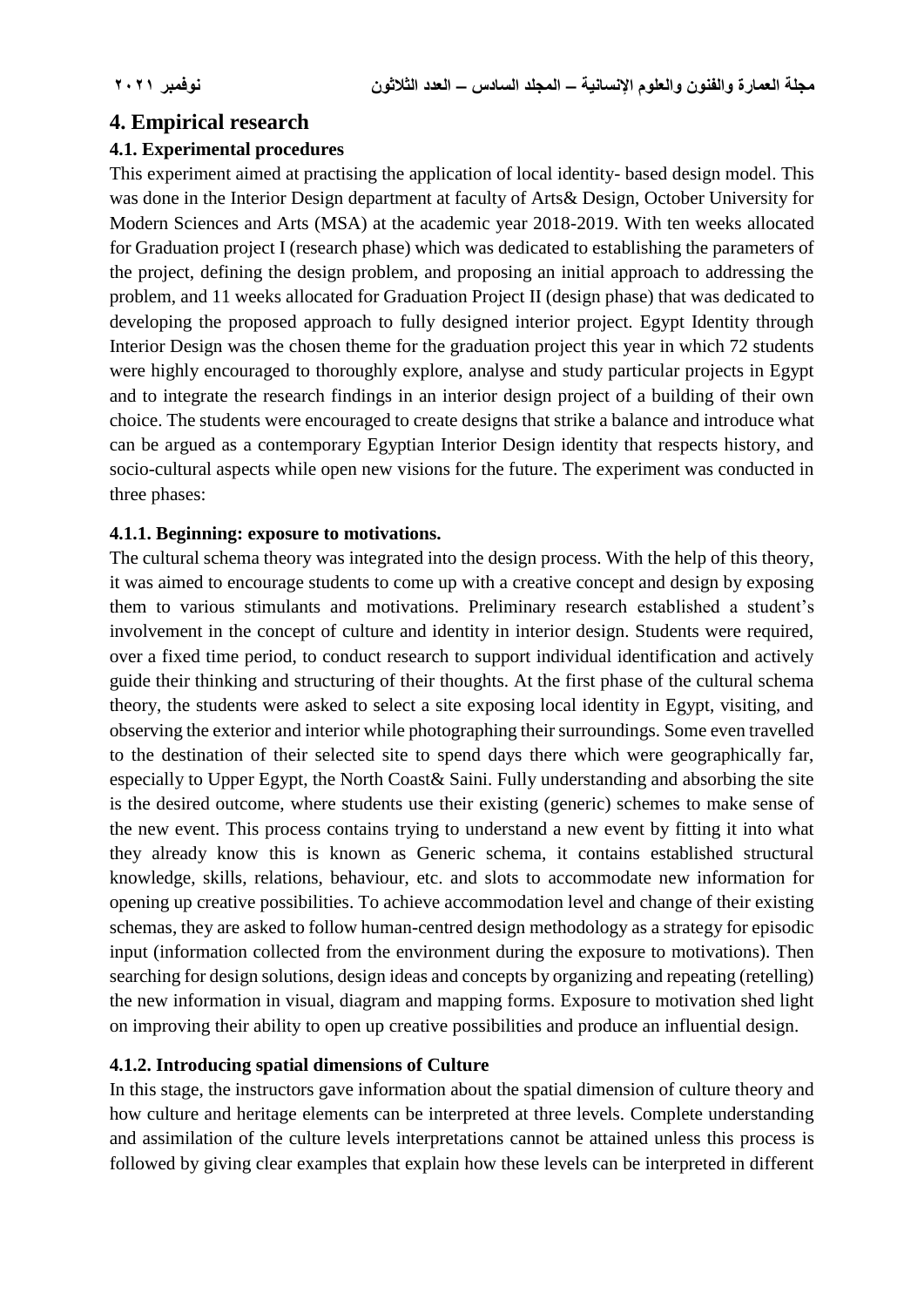design projects. This stage was based mainly on visual materials and discussions. Moreover, a brainstorming session om interpreting cultural or historical space/ elements help in understanding the theory. The instructors introduced examples from Islamic and ancient Egyptian interior architecture. Mashrabiya was one of the examples introduced, as it was a result of cognitive activity to solve a problem related to the Arabic culture and belief of woman privacy. The woman should not be seen by strangers (inner level- belief) so that Mashrabiya was created as a veil for the woman that enables her to see the outside world without being seen from the outside people (intermediate level- behavioural). Consequently, Mashrabiya as a design element with famous wooden latticework is the outer level of the culture, see figure 4 (a), it was a tangible representation of the privacy meaning in Islam. Another example that was introduced to the students is the spatial sequence of the ancient Egyptian temple, the telescopic design of the space and the spatial sequence from the widest and the lightest (outside courtyard) to the narrowest (in-between halls)

until reaching the darkest space (Kods Al Akdas), see figure 4 (b). This space planning is a tangible representation of the God sanctification( inner level- belief) which was reflected on the (intermediate level- behavioural ) as the public people were not allowed to go further the first courtyard, then elite people who was allowed to enter the second hall( narrower and less light) and so on across the spaces until the climax of the space ( God room- Kods Al Akdas) the smallest and the darkest space where it was not allowed for anyone to enter except the priest ( intermediate level). This spatial sequence of the typical temple interior space is the outer level of the inner and intermediate level of culture that gives the space the sense of mystery and dread which meet the ancient Egyptian belief of the greatness of the God.

In this stage, the students should understand that representation of culture manifests in both tangible and intangible ways, tangible representation of culture is the physical objects or tools that aid human life. Moreover, they should learn how to go beyond the superficial appearance of the cultural and historical elements and investigate the meaning, symbols and function behind the form and the shape.



Figure 4 (a) Mashrabiya reflects the inner level Figure 4 (b) the typical ancient Egyptian temple



 **of Islamic culture. (Historic illustration of Art& Architecture)**

## **4.1.3. Interpretation, opportunities and constraints**

The Cognitive process of interpretation allows the students to creatively explore different ideas and variations of concepts in early design phases. In this stage, the student processed the collected information a second time, but in a different manner. The analysis went far beyond just relating the collected information to the design problems. Cultural and historical design elements (space form, architectural elements, colour, material, space planning, and so on.,) serve as a reference in the design process. Culture schema as a previous knowledge serve out as a point of reference in the design process, which involves the interpretation through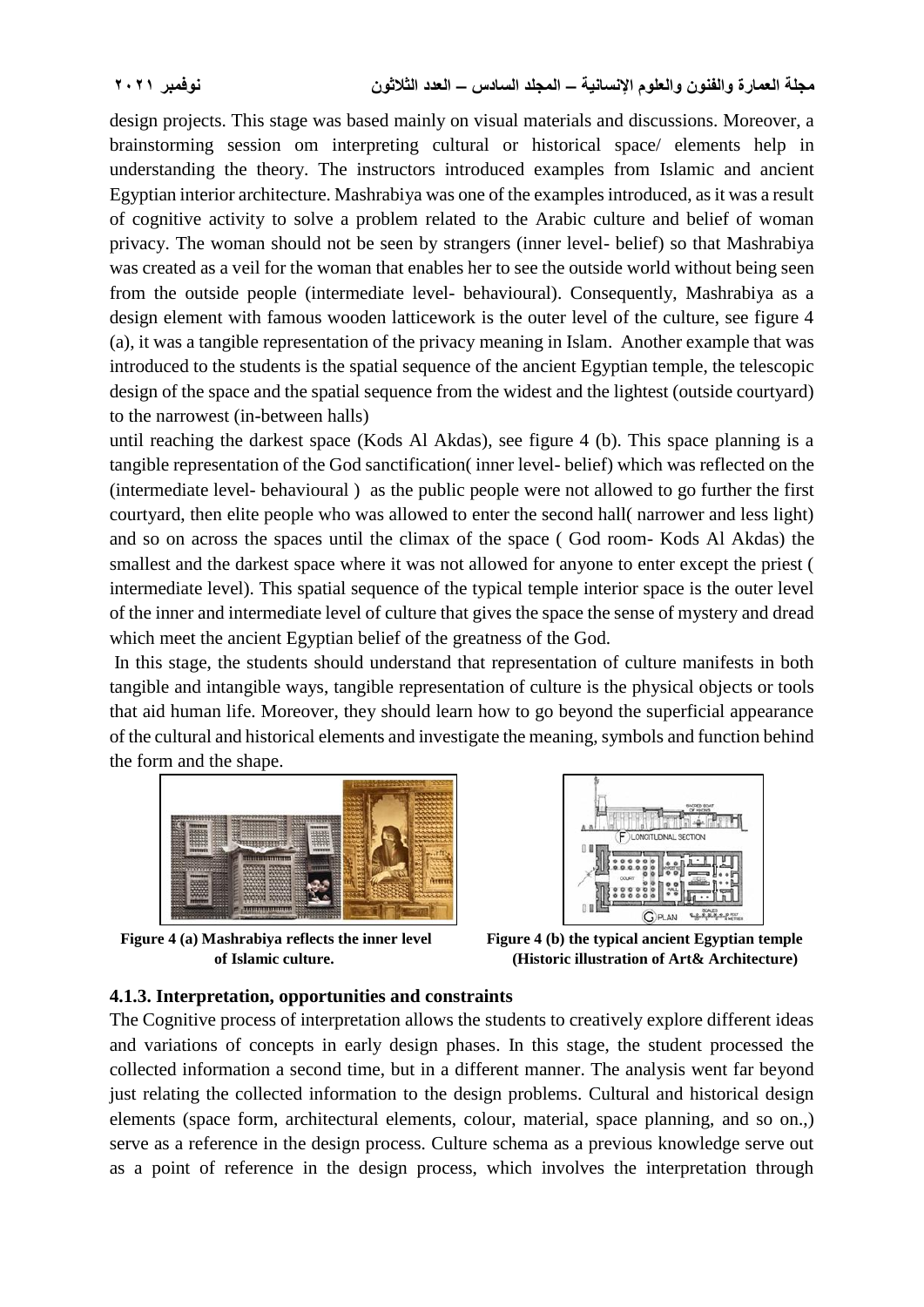activating the cultural schema. The result is that information about cultural reference regarding its visual, behavioural and symbolic value is referenced in the new design.

The interpretation process provides the students with information about opportunities and constraints, posed by culture and its relationship with the cultural elements. The information resulting from interpretation process undergoes transformation, elaboration and rejection (Uysal, 2012). Opportunities and constraints are perceived differently in the context of new information in the form of the design problem and design objective. Corresponding to the process in the suggested model in figure .3., an interaction between cultural schema in the form of information resulting from activating schemata in the interpretation process and new information in the form of the design problem and human- centred design study results (episodic input) occurs in the instantiated schema in a form of opportunities and constraints which would be utilized to create new design ideas.

The outcome of this stage is considered as the point of departure for generating a schematic concept. Through sketching different interpretations and expressions of the design imperatives, the student can decide on the starting point of generating the schematic concept. Freehand sketching, in the form of 2D/ 3D was the main tool for this stage. Collaboration between the students and the instructors was manipulated to explain visual thinking from the design perspective as the cognitive activity behind the creation of ideas, concepts and forms in design (Goldschmidt, 1994) (Goldschmidt, 2001). To handle different levels of metaphor through the sketching tool, cultural schema is involved in planning and analysing forms to achieve meaning. A workshop had been organized for three classes to allow students to experience the design by their own and to stimulate their thinking skills. During this workshop, freehand Sketches serve as a retelling or reforming of local identity and helps store more material through these visualizations.

## **4.1.4. Synthesis and embedded design**

In this stage, the information of opportunities and constraints posed by cultural schema is to be applied in the design process to produce design solutions and new interior design features. At this stage the schematic concept is developed and crystalized through developing from schematic concept to schematic design, then reaching to the interior design and presenting it in a two- and three-dimensional scale drawings and models. It is the stage in which raw information and partial solutions are integrated. They involve creative thinking, generating alternative solutions, and comparing the solutions with their acceptability for shape and requirements. However, it is not sufficient to have imaginative thoughts; ideas do not have any benefit where it is put to work and implemented in the interior space. Creative ideas have worth on condition that these are generally executed in real life.

Students synthesized images from their own freehand sketches and activate image schema (as discussed before is a repeated frequently format within cognitive processes which establish patterns of understanding). Each student will build interior environment depending on his/her image schema and the spatial dimension of culture in his/her concept; as a result, each student individually moulds their interior design with a set of predefined rules establishing their own pattern, even if the background of their design comes from the same identity (the most local identities they sought were ancient Egyptian heritage, Islamic heritage, and Nubian heritage). The students present their work through this stage in a digital presentation form.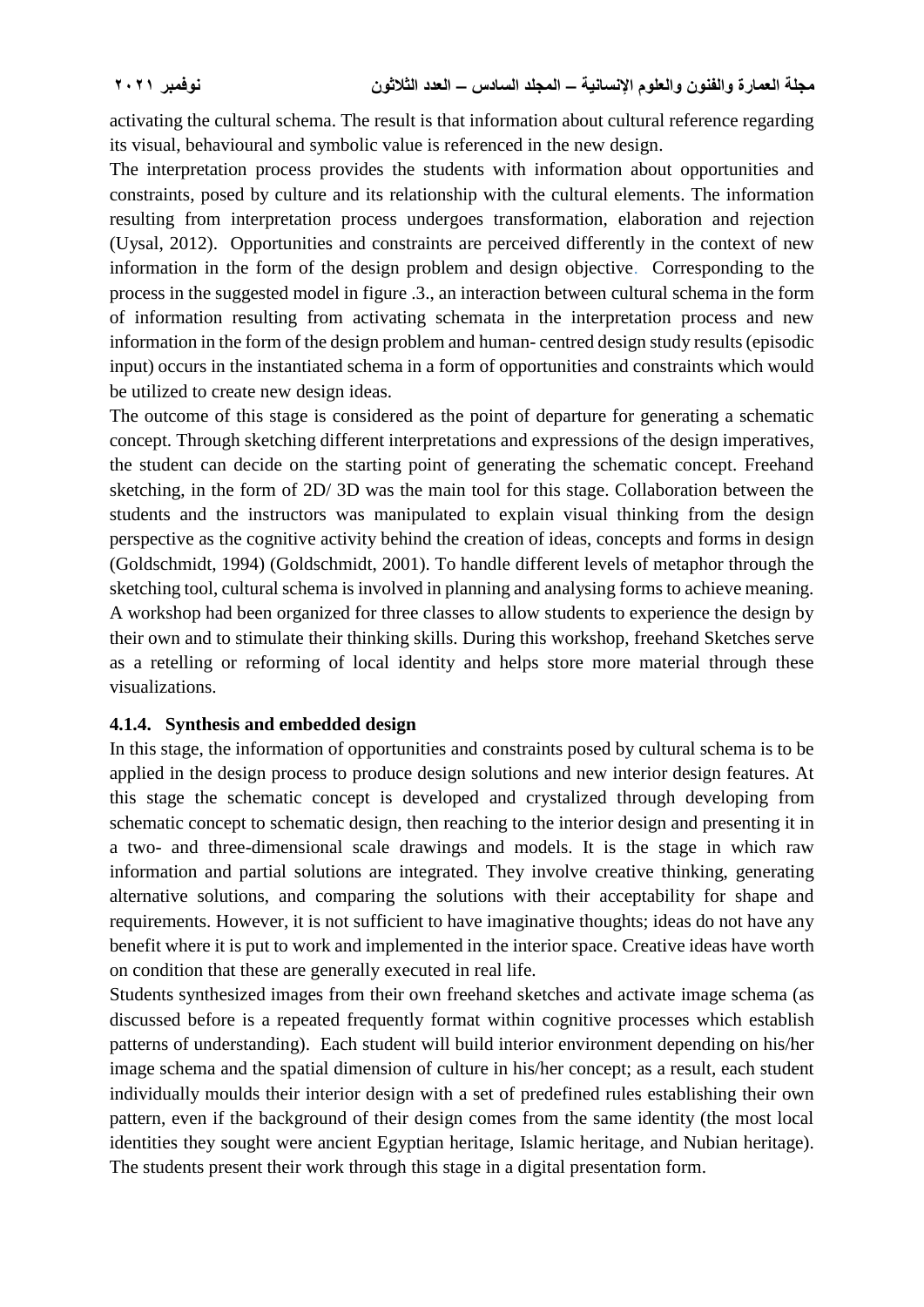## **4.2.Results and discussions**

The students' grades of the final projects were analysed based on their dealing with the culture level (outer level -intermediate level - inner level) the students in the inner level demonstrate high levels of creativity and potential to present novel design solutions. The student grades & final work showed strong evidence of a positive correlation between both of schema theory and the spatial dimension of culture theory as cognitive culture knowledge and taking appropriate cultural-based design decisions.

While one of the main criteria in evaluating final projects is the level of creativity, the design studio is one of the most progressive teaching methods for increasing creativity and expands the boundaries of motivations. Students are expected to complete each phase of the design processes within the given time. At the end of the spring semester graduation design course period, qualitative assessment for the final projects had been made by four expert examiners. Course instructors arranged a jury rubric specifying the assessment criteria for each phase of the design. The quantitative results of an empirical study that are required to introduce and utilise schema theory and spatial dimensions of Culture raise design creative possibilities and help visual thinking through local identity and architectural heritage as a valid platform for design education. Based on the assessments, observations had been made about the changes that happened in students' thinking about design, their growing skills to deal with the complexities of design thinking and the dynamic development of their design performance.

The students' grades of the final projects were analysed based on their dealing with the culture level study; the data revealed that 37 students in dealing with the outer level of culture- making up 51% of the total, 15 students in the inner level making up 21%, and 20 students in the intermediate level making up 28% of the total. This is shown in the below chart in percentages. The results of their grades are shown in the bar charts below in figure 5(b).





Collected data in figure 5(b) shows the **inner** division was the only division to host students that scored an A grade, and most of the inner division scored highly. As observed from the grades in the chart, most of the students who adapted the inner level of the theory scored highly relative to the others. No one scored less than C+; students who scored C+ were outliers. Analyzing the below inner level scores figure

6. clearly we can see that 35% of the 15 students, more than third, scored A and A-.18% of the 15-student scored in the B's. Almost only the tenth of the 15 students only scored C's, and none got D's.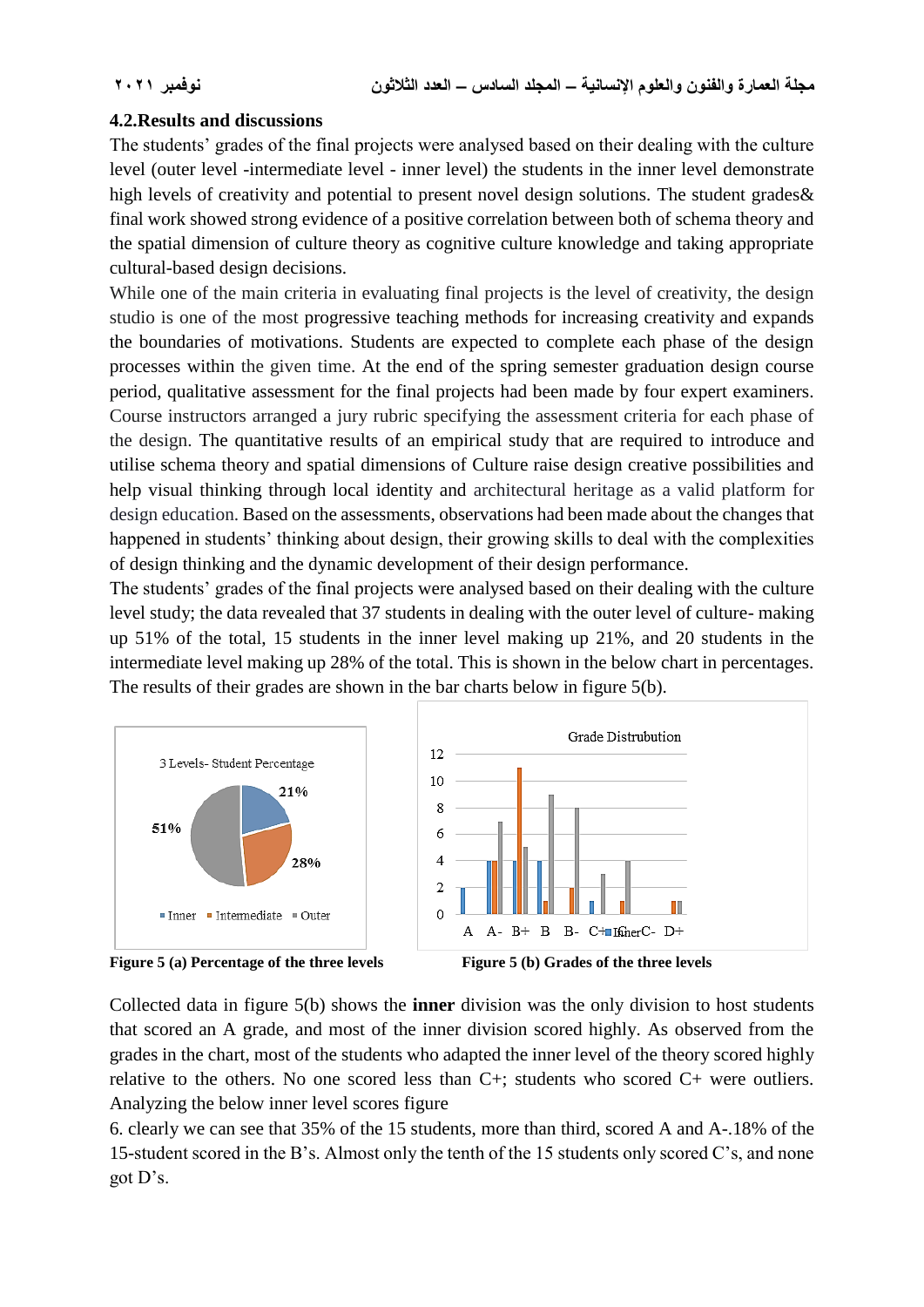

**Figure 6. Grades percentage for each level**

Students in the **intermediate** division were generally scattered but scored relatively less than the inner division, most scored average scores in the B's. Most students who adapted the intermediate level scored B's, only 4 out of the 20 intermediate students scored A-, and none scored A; which mean that quarter of the 20 intermediate students scored A's, a third got B's and tenth got C's.

Students in the **outer** division scoring relatively less than both inner and intermediate levels, none got A. This division hosted the greatest number of C's. Students who got D's were outliers. Although they were the majority of 37 students among all the levels, only seven students got A-. In the C's they were three-quarters of all the C's combined. It can be seen that through A to D grades the number of students in the inner level keep getting less until zero in the D, on the other hand, the number of students in the outer level leans towards increasing. Although the number of students in the inner level (15) is less than the intermediate (20) and outer (37) levels, they still achieved the most A's. This indicates that the students in the inner level demonstrate high levels of creativity and potential to present novel design solutions, consequently creativity as a mental process that cannot be separated from the socio-cultural systems.

## **Analyzing examples of students' work based on the theory of the spatial dimension of culture**

Examples of students' work were analyzed in terms of the level of culture that students deal with, and the design concept, see table 1. The selected examples show that the projects that deal with the inner & intermediate level of culture were more innovative in their final design than that deal with the outer level (shapes and motives).

| Table 1. Example of students' work reflects the inner level |                                                                                                                            |  |
|-------------------------------------------------------------|----------------------------------------------------------------------------------------------------------------------------|--|
| <b>Spatial</b>                                              | Inner level: includes beliefs, values, preferences and other                                                               |  |
| dimension of<br>culture                                     | psychological aspects                                                                                                      |  |
| <b>Student</b><br>Work                                      | <b>Oplisco captale world class spa</b> The significant of The spa is up in the<br>sky with nothing but air surrounding it. |  |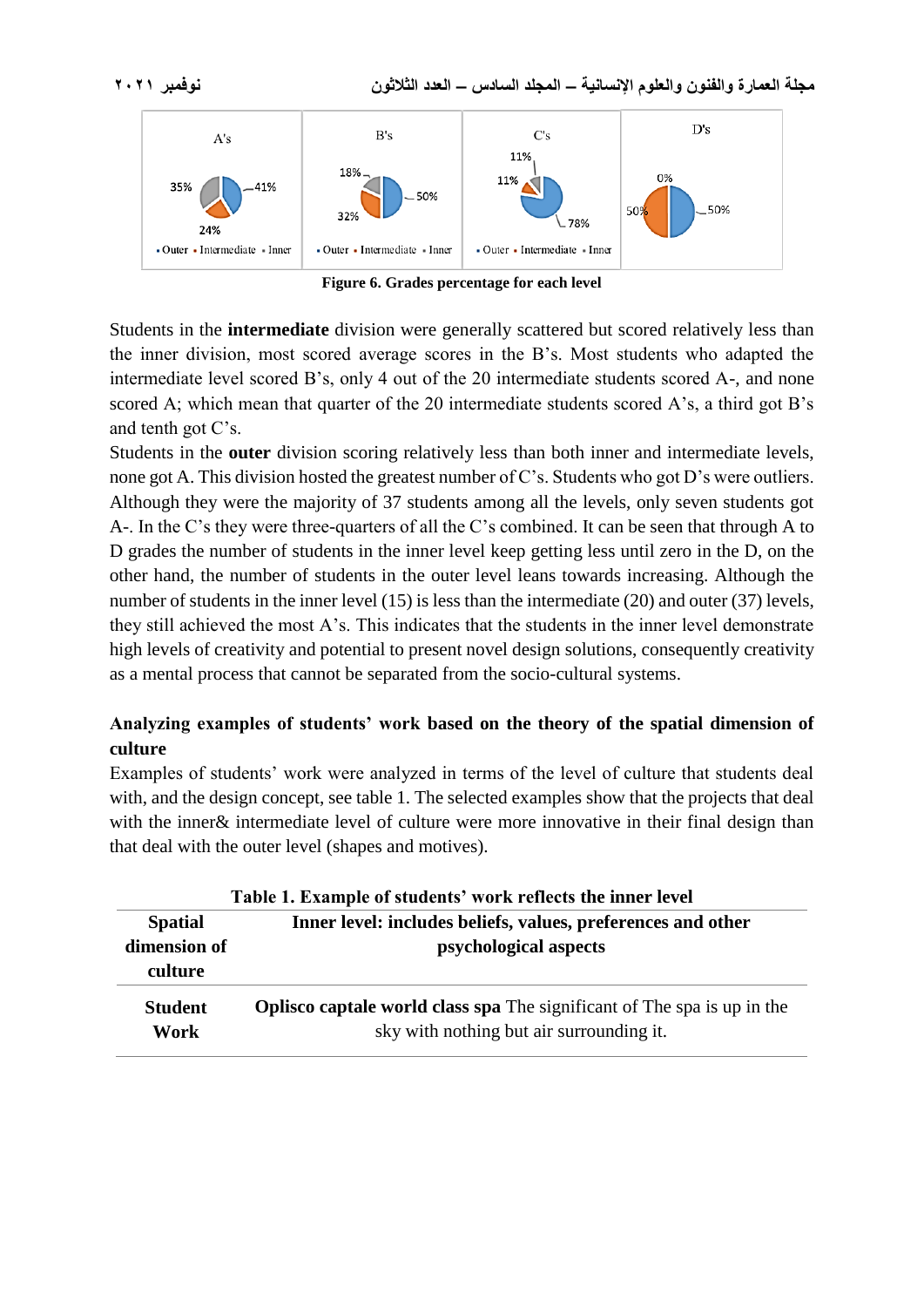

**Design:** - The student retold the form by modifying and taking advantage of the sacred ancient Egyptians.

**Inner level**: Ancient Egyptian beliefs of "flower of, life, light & dark energies. and the theory of celestial Nile"

**Analysis based on on schema theory and spatial dimensions of Culture**

Therefore, there are two main sources of exteriors: the sun the moon and stars. This helped visualize a concept that was deeply rooted and linked to the ancient Egyptians and their close and sacred relationship to the sun,

moon and close and sacred relationship to the sun, moon and constellations. Curved and spiral lines:(on the plan translated as hallways, bench forms, circulation and walls). These organic forms were translated from the female energy path which according to the Ancient Egyptians and the flower of life: females composed energy was translated into curved and spiral lines that stretched out to the center of the galaxy. While male energy was composed of sharp, straight and 90-degree angled lines.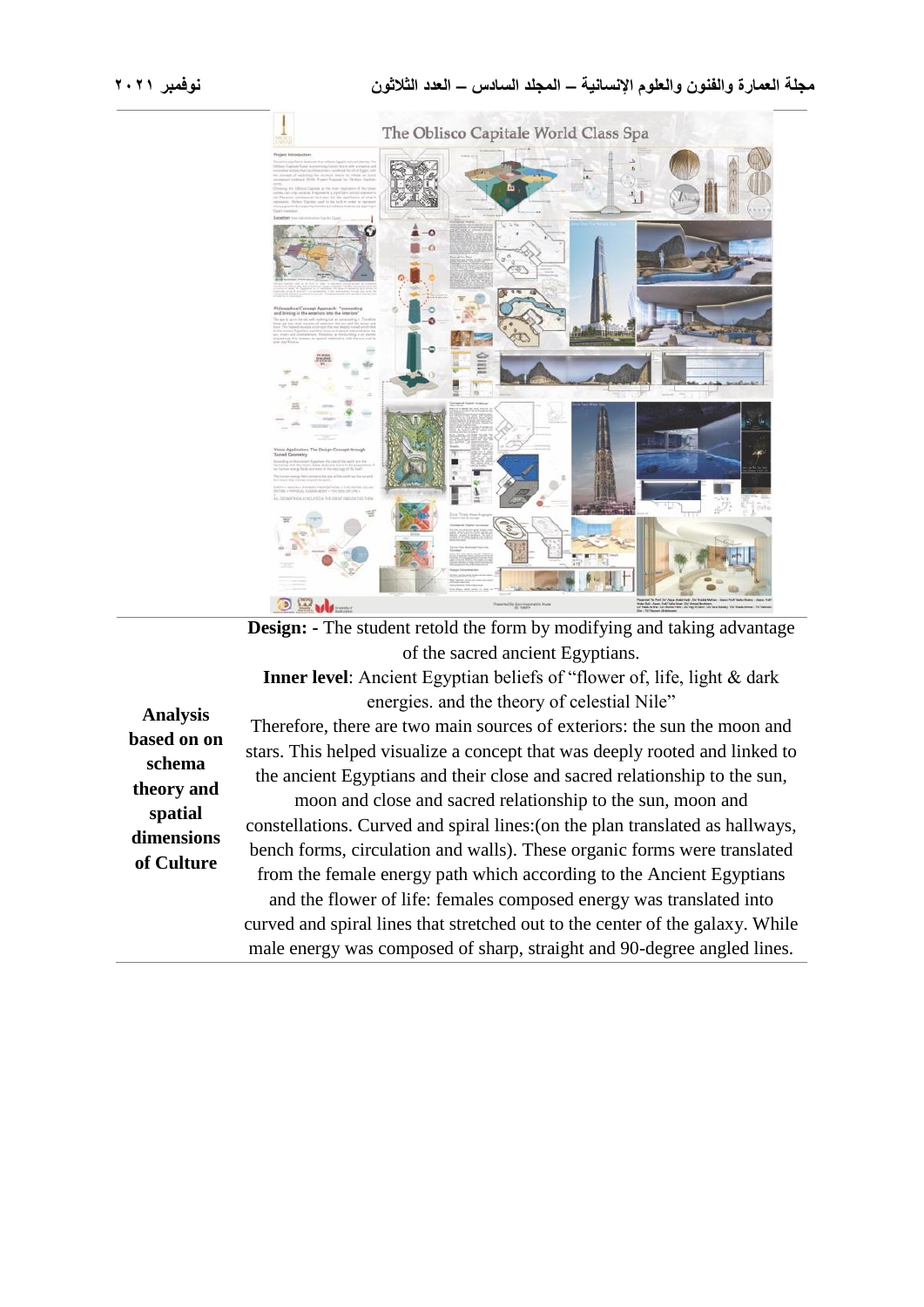|                          | <b>Intermediate level:</b>                                                                       |
|--------------------------|--------------------------------------------------------------------------------------------------|
| <b>Spatial dimension</b> | vendor's behaviour.                                                                              |
| of culture               | Reference element is the traditional cart vendors inherited                                      |
|                          | through time until today                                                                         |
|                          | <b>Commercial market in Elsheikh Zayed city</b>                                                  |
|                          | GRADUATION PROJECT II (INTRADG)<br>COMMERCIAL MARKETS SHEIKH ZAYED<br><b>The country of the </b> |
|                          |                                                                                                  |
| <b>Student work</b>      |                                                                                                  |
|                          |                                                                                                  |
|                          |                                                                                                  |
|                          |                                                                                                  |

#### **Table 2. Example of students' work reflects the intermediate level**

**Commercial market project.** The significant function of the cart is that it is tilted at an angel toward the customer. **Design: -**The student retold the form by modifying and taking advantage of its berks. He turned it into a double-sided cart and he designed a unifying umbrella. The cart was the key for the vendor's occupied area.

 $\sim$ 

**Analysis based on schema theory and spatial dimensions of Culture**

**Intermediate level Control the vendor's behavior: -** He implemented the area occupied by vendors turning it into a square with one side entrance to control the vendor's behavior and the disposal of waste. This kind of constraints limits their activity to one place and controls their behavior. The design of the square booth ensures that the booth will be completely occupied by the products neatly, without allowing the vendors to display randomly. The booth was used as a building block for the modular plan. When implemented, the booths allowed for ease of accessibility within the entire plan of the market.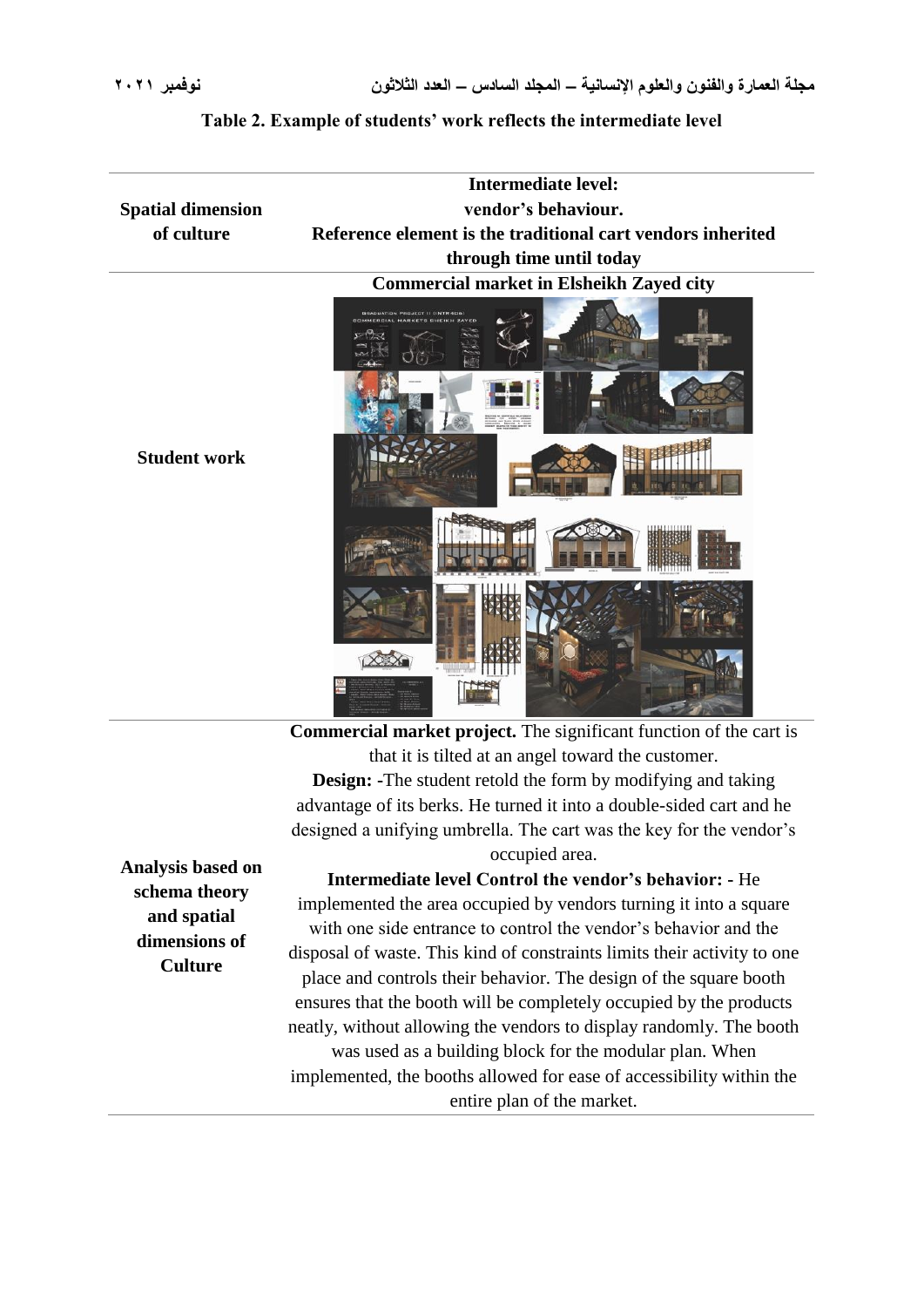**Student work** 

**Table 3. Example of students' work reflects the outer level**

**Spatial dimension of culture Outer level: consists of artefacts, objects, design elements and interior spaces. "Crown of King Mina& ancient Egyptian eagle"**

> **The central library of Al-Al Almeen city** The significant artefact of the project isThe crown of the King Mina.



**Analysis based on on schema theory and spatial dimensions of Culture**

**The central library of Al- Almeen city** The significant artefact of the project is the crown of the King Mina.

**Design:** -The crown of the King Mina and ancient Egyptian eagle was the reference elements of this project, the panoramic elevator at the centre of the reading hall was formed through modifying the crown form.

**Outer level:** -The Egyptian eagle had been chosen in designing the ceiling of the hall. Visceral level was the tool that had been used in this project, it is the most basic level that creates immediate response and it is associated with appearance through making some modification to the original element. It is an indirect quotation of the original shape. It is considered the simplest way in dealing with the cultural and historical elements and has a less design effort and intellectual abilities.

The student grades& final work showed strong evidence of a positive correlation between both of schema theory and the spatial dimension of culture theory as cognitive culture knowledge and taking appropriate cultural-based design decisions. Also, results indicate that to explain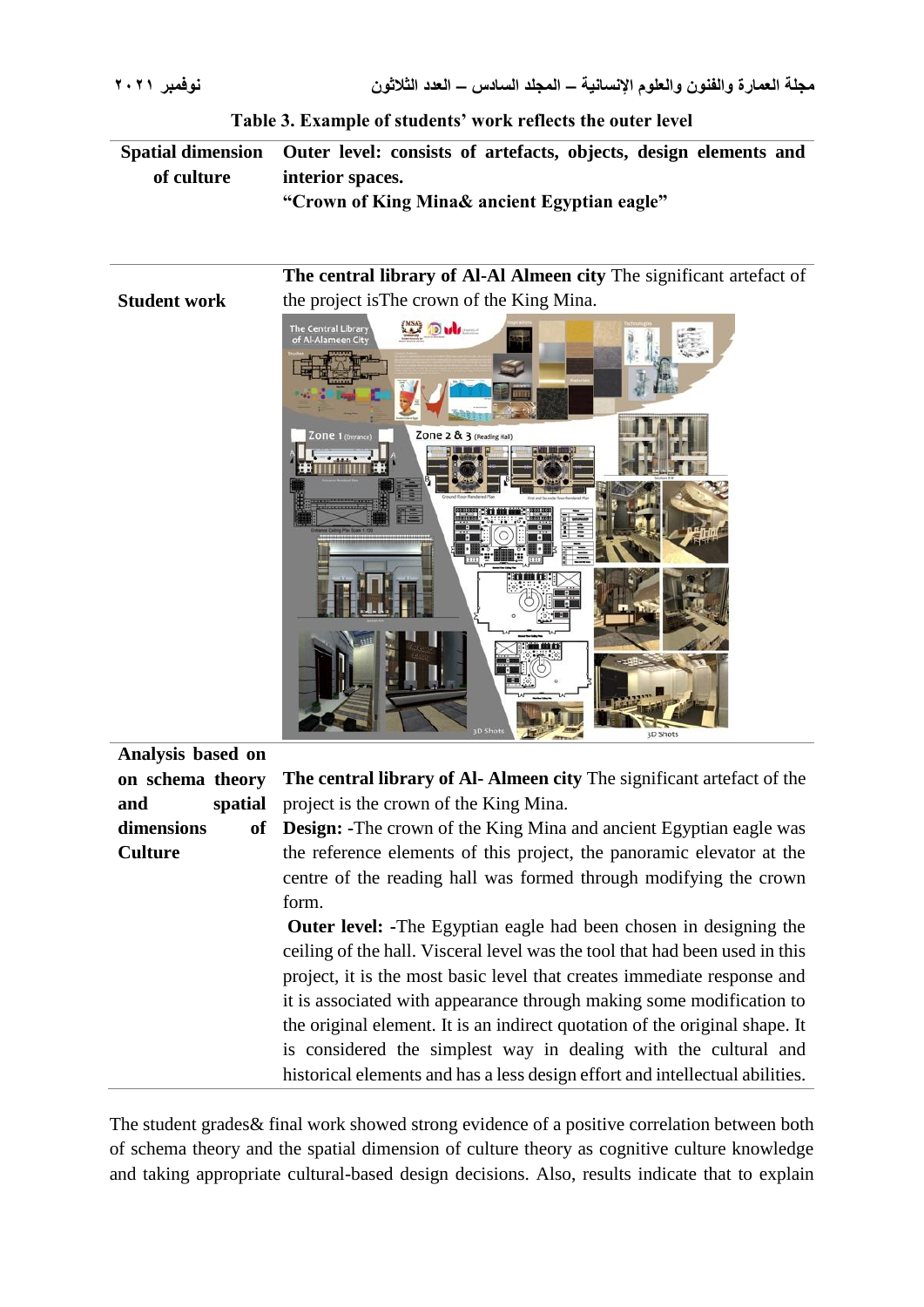complex contemporary design solutions, one must address issues related to socio-culture responsibility. The percentage of the students in each level (21% inner, 28% intermediate & 51% outer) indicated that dealing with the inner& intermediate level of culture needs more effort and high intellectual abilities than dealing with the outer level and dealing with inner& intermediate level of culture was an effective tool in transforming culture to novel designs that overtake the superficial features of the cultural and historical elements and take the design thought to another level of maturity in dealing with the culture and heritage.

Further analysis showed that the framework had been shaped as a solid, reasonable and valuable strategy of dealing with creative contemporary design solutions has improved students' interpretation of culture and local identity through interior design studio by adapting cultural schema theory in a sequential and dynamic way.

## **5. Conclusion**

Innovation design solutions are multi-layered, requiring many standpoints; that's why the aim of this study is to achieve experience in using schema theory to support creativity. The theory had been integrated into the sequential phases of the design process. Through extensive and indepth research and application, the authors developed a model for the design process to develop local identity based interior designs through the design studio. The framework accommodates factors which arrange the groundwork for how to interpret the cultural meaning through the interior design process. Through the presented framework, various motivations were included, targeting develops a higher level of cognition and obtains different perspectives. The significance of the study is adapting an advance approach by merging between theoretic and active phases of a constructed framework to encourage imaginative interior design education and to establish an example for expanding the boundaries of interior design.

In other words, our goal is not to prepare professionals who apply the conventional design process to create an interior space. However, as interior design educators, our goal is to make something greater; new generation of interior designers who do not only generate more developed solutions of current thinking, but who utilize their cultural schema and interpret the inner and intermediate levels of culture to generate novel designs that give the spaces their local identity and enrich the life of its users in the current century.

## **Acknowledgements**

We would like to acknowledge the effort of our colleagues; instructors and assistant lecturers who were involved with us in teaching Graduation Project I (research phase) and Graduation Project II (project phase) as without them the work presented would not be possible. We also would like to extend our appreciation to the constant participation and support of our students, 2018/2019 batch for their enthusiasm through the 21 weeks of the graduation project preparation. Their continued loyalty to the university and the department motivates us as we shape the next generation.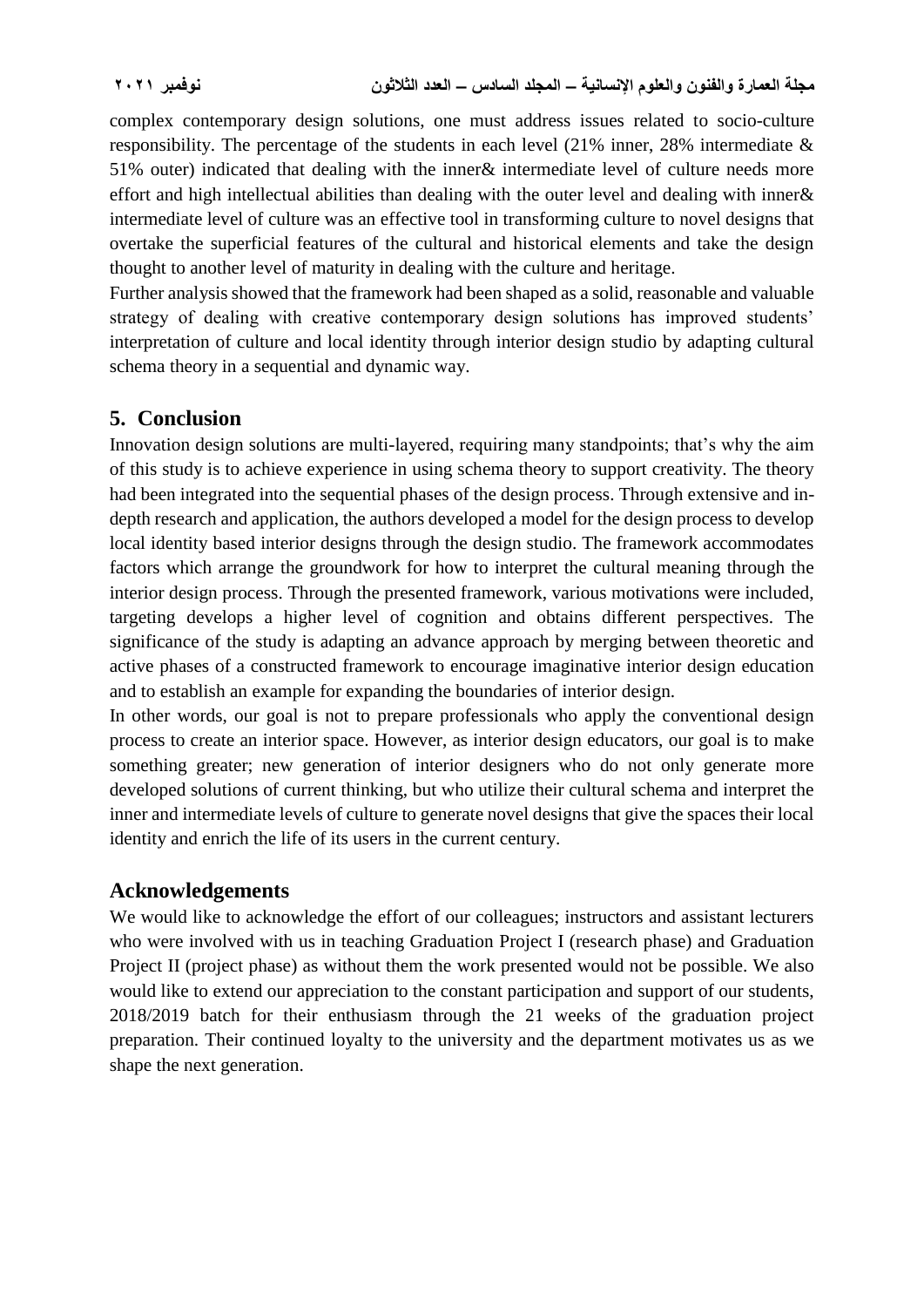# **References**

1. Anderson, R. C., & Pearson, P. D. (1984). *A schema-theoretic view of basic processes in reading comprehension*. In P. D. Pearson (Ed.), Handbook of reading research. Vol. 1, pp. 255-291. New York: Longman.

2. Aftab, M.&Rusli, H.A. (2017). *Designing Visceral, Behavioural and Reflective Products*. Chin. J. Mech. Eng*.* **30,** 1058–1068.

3. Bartlett, F. C. (1995). New York: Cambridge University Press. (Original work published 1932).

4. Pham Tu Ngoc, Davide Fassi.(2018). *Design thinking for interior and spatial design: A case study within Politecnico di Milano*,

Linköping University Electronic Press.

5. Brewer, W.F.& Nakamura, E.V. (1984). The nature and function of schemas. In Wyer, R.S., Srull, T.K. (eds): Hand book of social cognition Vol. 1. Lawrence Erlbaum Assocites.

6. Bruning R., Schraw G.& Norby M. (2011). *Cognitive psychology and instruction*. 5th ed. MA : Allyn & Bacon/Pearson.

7. Cambridge University Press, Cambridge, (1999). p.313–338.

8. Campbell, J., (1989). *The improbable machine: What the upheavals in artificial intelligence research reveal about how the mind really works*. New York: Simon &Schuster.

9. Cross, N.,.( 2001). *Design cognition: results from protocol and other empirical studies of design activity.* In: Newstetter, W.C., East- man, C., Mc Cracken, W.(Eds.), Design Knowing and Learning: Cognitionin Design Education. Elsevier Science, p.79–124.

10. Csikszentmihalyi. M. (1996). Creativity. Flow and the psychology of discovery and invention. Harper Collins, NewYork.

11. Csikszentmihalyi, M., *Implications of a systems perspective for the study of creativity.* In: Sternberg, R.J.(Ed.), Handbook of Creativity.

12. Dalia H. Eldardiry& Zeinab A. Elmoghazy. (2016). *The impact of the internet on students' enhancement of cultural aspects in design projects: a case study on interior design graduation projects, University of Dammam, Saudi Arabia.* Springer Science+Business Media Dordrecht.

13. D'Andrade, R.,. (1992). Schemas and motivation. In R. D'andrade & C. Strauss (Eds.), *Human motives and cultural models*. Cambridge: Cambridge University Press, p. 23-44.

14. Engeström. (2001). Y. *Expansive learning at work: toward an activity theoretical reconceptualization*. J. Educ. Work; 14(1), p. 133–156.

15. Galambos, J., Abelson, R., Black. J.,. (1986). *Knowledge Structures*. Laurence Erlbaum, Hillsdale, NY.

16. Gautam, V., Blessing, L.,. (2007). *Cultural Influences on the Design Process*. International Conference on Engineering Design, ICED'07. Cite Des Sciences Et De L'industrie, Paris, France.

17. Gökçe KetizmenÖnal& HülyaTurgut. (2017). *Cultural schema and design activity in an architectural design studio*. Frontiers of Architectural Research; [Volume 6, Issue 2,](https://www.sciencedirect.com/science/journal/20952635/6/2) June. P. 183-203.

18. Goldschmidt, G.,. (2001). Visual analogy: a strategy for design reasoning and learning. In C.Eastman, W. Newstetter & M. McCracken (Eds.), *Design knowing and learning:Cognition in design education*, Oxford: Elsevier Books;, p.199-221.

19. Goldschmidt, G.,. (1994). *On visual design thinking: the vis kids of architecture*. Design